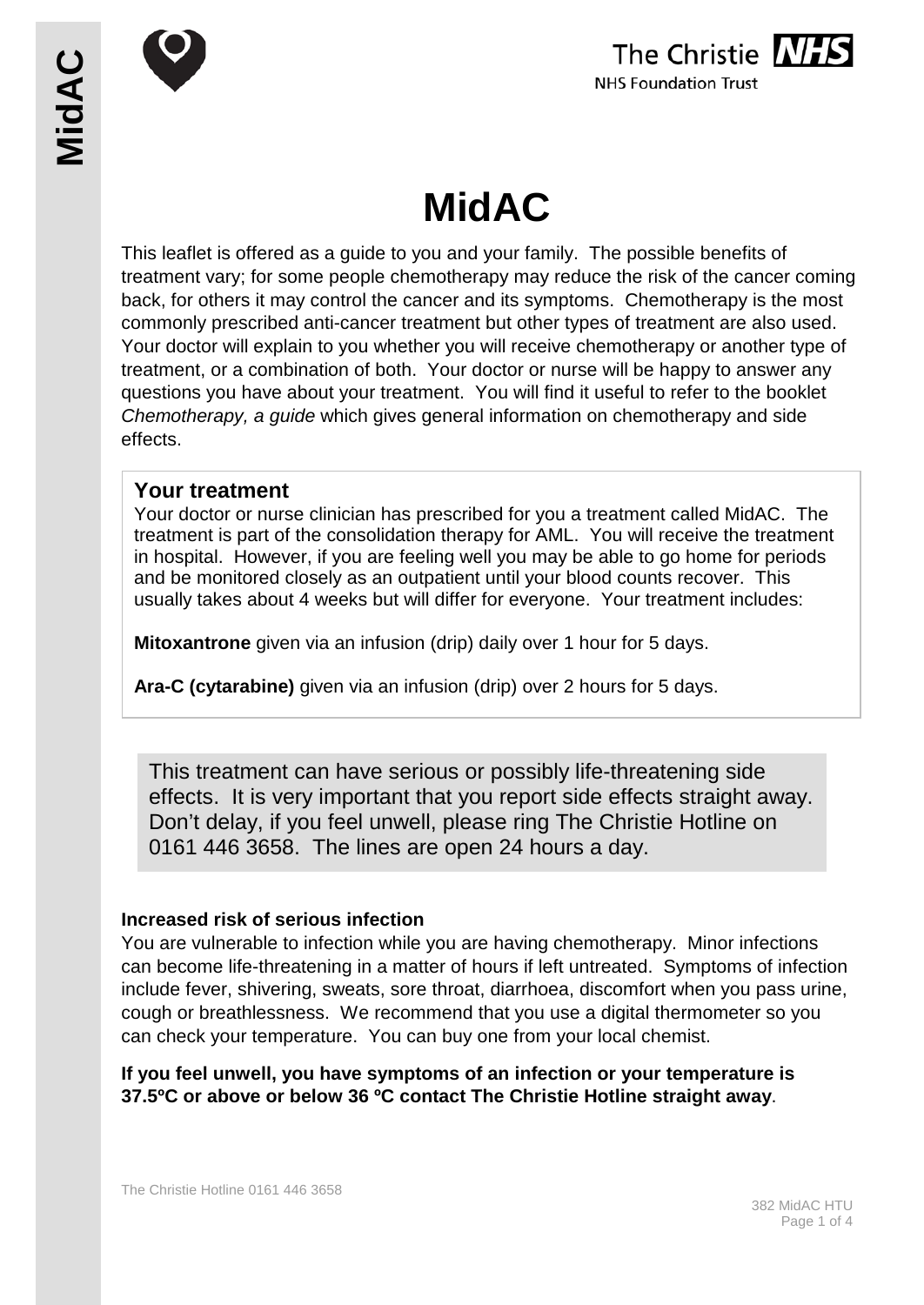# **Possible side effects**

Chemotherapy can cause many different side effects. Some are more likely to occur than others. Everyone is different and not everyone gets all the side effects. Most side effects are usually temporary, but in some rare cases they can be life-threatening. It is important to tell your hospital doctor or nurse about any side effects so they can be monitored and, where possible, treated.

# **Common side effects (more than 1 in 10)**

• **Mitoxantrone** because of its blue/green colour may discolour your urine green for the first few times following your infusion. This is perfectly normal and nothing to worry about.

## • **Bruising or bleeding**

This treatment can reduce the production of platelets which help the blood clot. Let your doctor know if you have any unexplained bruising or bleeding, such as nosebleeds, bloodspots or rashes on the skin, and bleeding gums. You may need a platelet transfusion.

# • **Anaemia (low number of red blood cells)**

While having this treatment you may become anaemic. This may make you feel tired and breathless. Let your doctor or nurse know if these symptoms are a problem. You may need a blood transfusion.

You will have a routine blood test every day while you are in hospital to monitor the effects of the chemotherapy**,** but please tell your nurse if you experience any of the symptoms listed above.

## • **Nausea and vomiting (sickness)**

The severity of this varies from person to person. Anti-sickness medication will be given along with your chemotherapy to prevent this. If you continue to feel or be sick, tell your nurse because your anti-sickness medication may need to be changed or increased.

## • **Hair loss**

Hair loss is usually total. The hair falls out gradually 10 to 14 days following your first course of treatment. The time scale varies from person to person. Please remember that this is a temporary side effect and your hair will grow back when your treatment is completed. If you would like an appointment with the wig service, this can be arranged for you. Ask the staff for a copy of the 'Wig Fitting Service'*.*

## • **Eye irritation**

This is a known side effect of Ara-C at the dose given in this treatment. We will give you eye drops to try to prevent this, but please let your doctor or nurse know if your eyes feel uncomfortable.

## • **Lethargy**

Some chemotherapy may make you feel tired and lacking in energy. It can be frustrating when you feel unable to cope with routine tasks. If you do feel tired, take rest when necessary. Gentle exercise such as walking can be beneficial.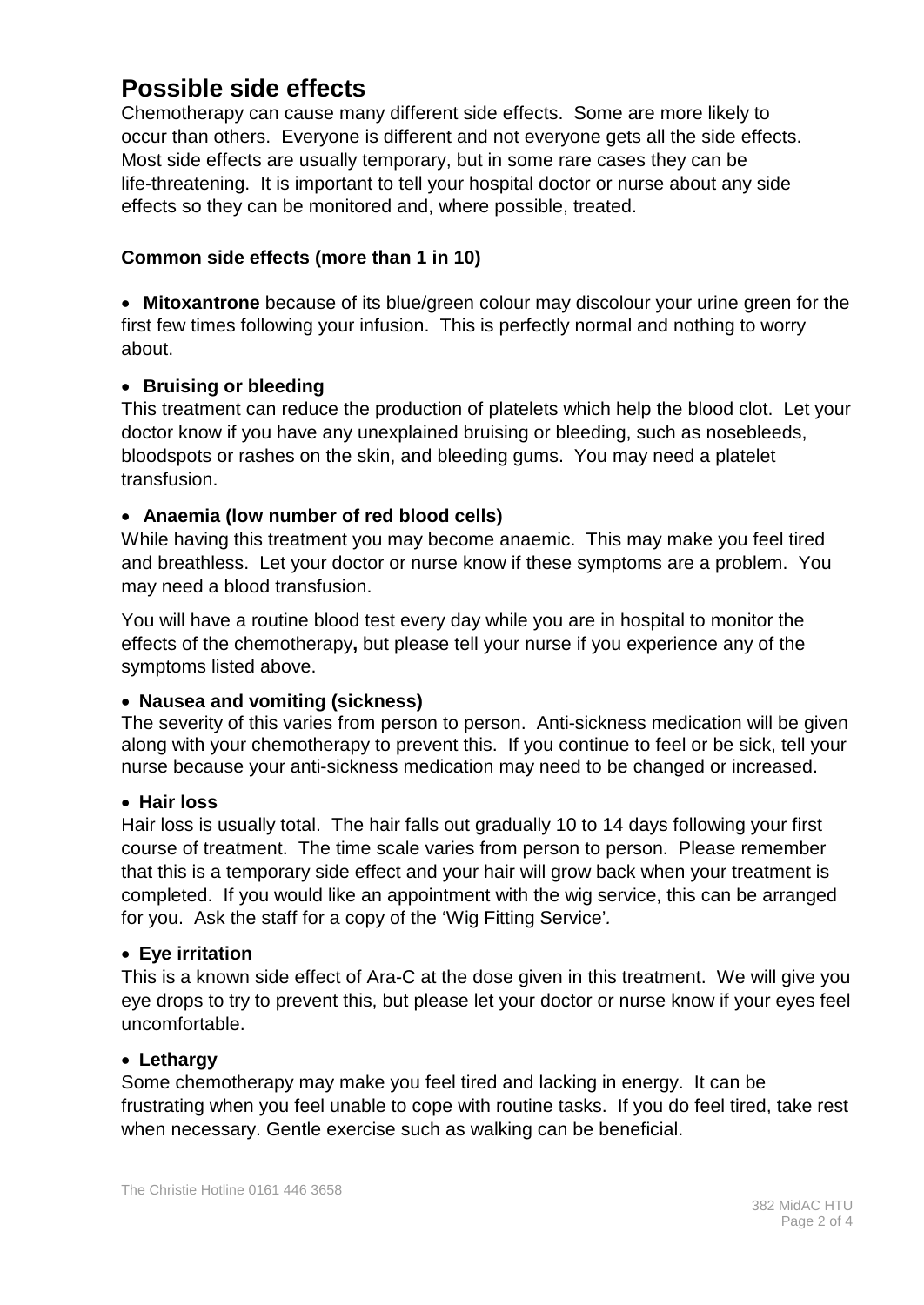# **Uncommon side effects (less than 1 in 10)**

• **Ara-C** can sometimes cause a syndrome that can result in some or all of the following: fever, weakness and aching in your muscles and bones, a rash and pain in the chest. This will not affect everyone and will disappear soon after the Ara-C infusions stop.

• **Extravasation** is when chemotherapy leaks outside the vein. If you develop redness, soreness or pain at the injection site **at any time** please let us know straight away.

#### • **Diarrhoea**

If this becomes a problem during or after your treatment, anti-diarrhoea tablets can be prescribed by your doctor. Ask the staff for a copy of 'Eating: Help Yourself' which has some useful ideas about diet when you are having treatment.

#### • **Sore mouth**

Your mouth may become sore or dry, or you may notice small mouth ulcers during this treatment. Drinking plenty of fluids and cleaning your teeth regularly and gently with a soft toothbrush can help to reduce the risk of this happening. We can prescribe a mouthwash for you to use during treatment. You can dilute this with water if your mouth is sore. Ask your doctor or nurse for further advice. There is also general mouth care information in the chemotherapy booklet. If you continue to have a sore mouth, please contact The Christie Hotline.

#### **Rare side effects (less than 1 in 100)**

#### • **Irregular heart beats**

Occasionally this can happen as a result of the mitoxantrone. It is quite rare if your heart is healthy and is usually reversible. Please make sure you tell a doctor is your heart beat feels different from normal or you have pains in the chest.

#### • **Skin changes**

Sometimes as a result of the chemotherapy, your skin may appear **darker** in colour or lightly tanned, especially around the joints. This is known as hyperpigmentation. The skin will return to normal when treatment is finished. Some chemotherapy can make your skin more **sensitive to the sun** than usual. Sit in the shade, avoid too much sun and use a sunblock cream. Asian and African-Caribbean people may develop noticeable light patches on their skin.

#### **Serious and potentially life threatening side effects**

In a small proportion of patients chemotherapy can result in very severe side effects which may rarely result in death. The team caring for you will discuss the risk of these side effects with you.